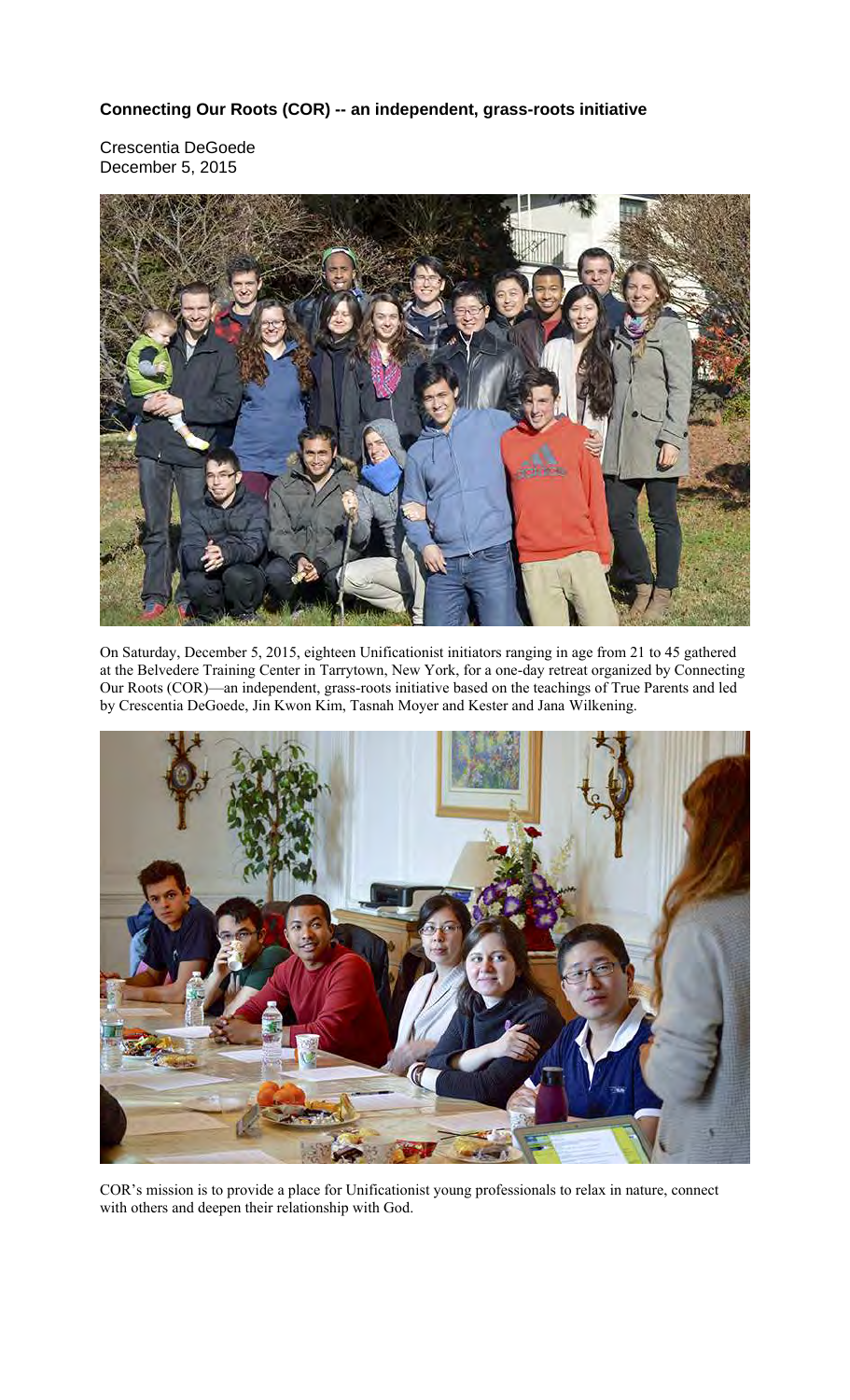

Saturday's attendees came from New York, Pennsylvania, Ohio, Maryland and New Jersey. Participants' backgrounds included ministry, engineering, education, life-coaching, real estate, business and the nonprofit sector.



Staff invited attendees to participate in this "think tank"-style event with the following objectives:

- 1. Build a spirit of trust
- 2. Create a space of clarity and commitment to God and True Parents
- 3. Explore the needs and opportunities for the young adults in their community
- 4. Identify action steps they can take together, using COR as a platform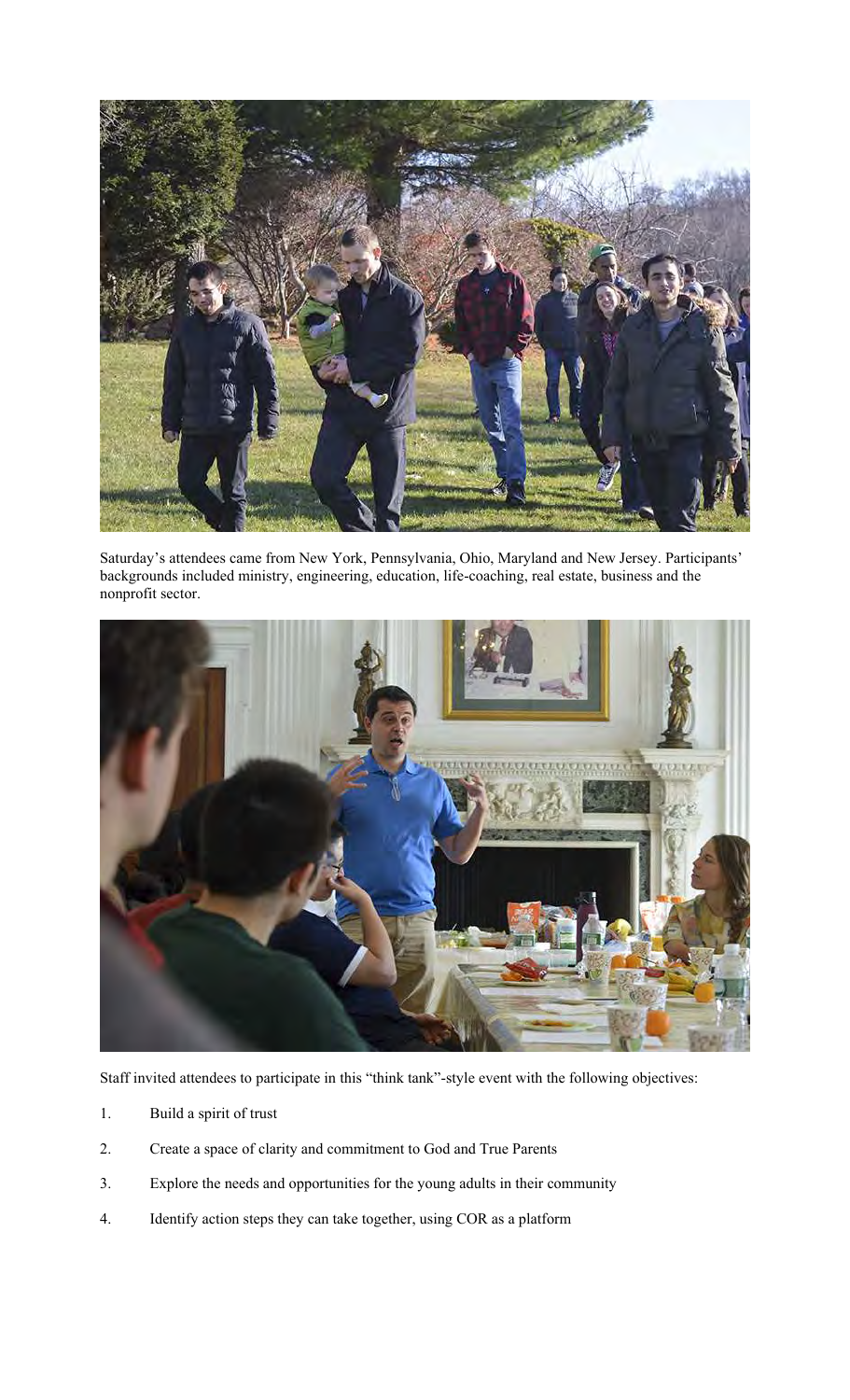

The group began the day with a reading from "Who Am I?," a speech given by True Father at this same location on Jan. 23, 1977. One of the first lines reads, "I would like to see someone running faster than I am, saying, 'Father, just hold my hand, I will pull you.' Are you going to be that kind of person?" It affirmed the participants' connection to True Parents' spirit and their hope for this generation.



The first of three main program sessions was a chance to connect on a deeper and more personal level with each other. This laid the foundation for an afternoon of engaging discussions centered on the needs felt by their demographic. The day concluded with planning several focused action steps to be spearheaded by the attendees present.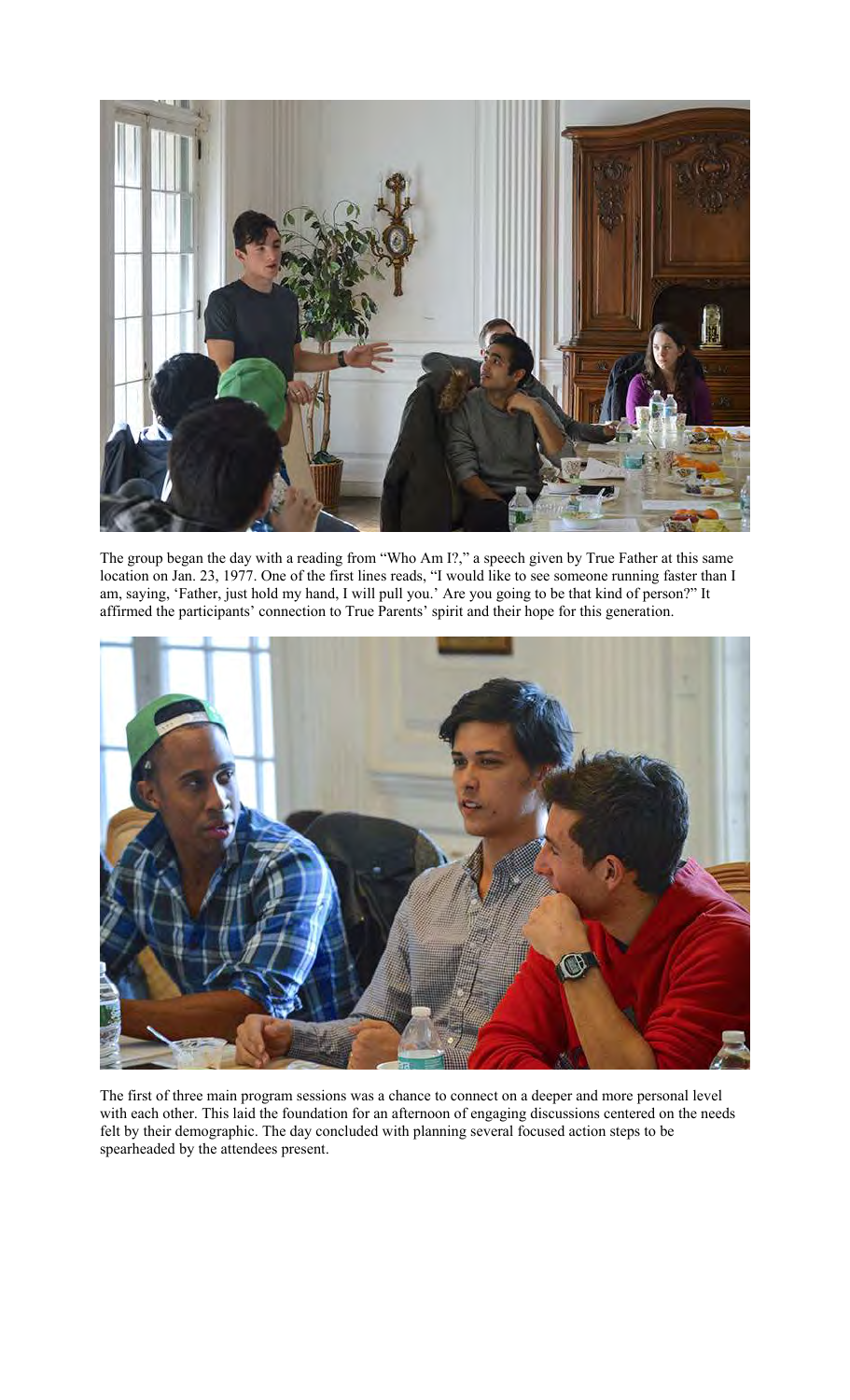

For Benjy Uyama, one of the participants, this final session was one of his highlights. "It was everything that the retreat needed to get real projects rolling," he said.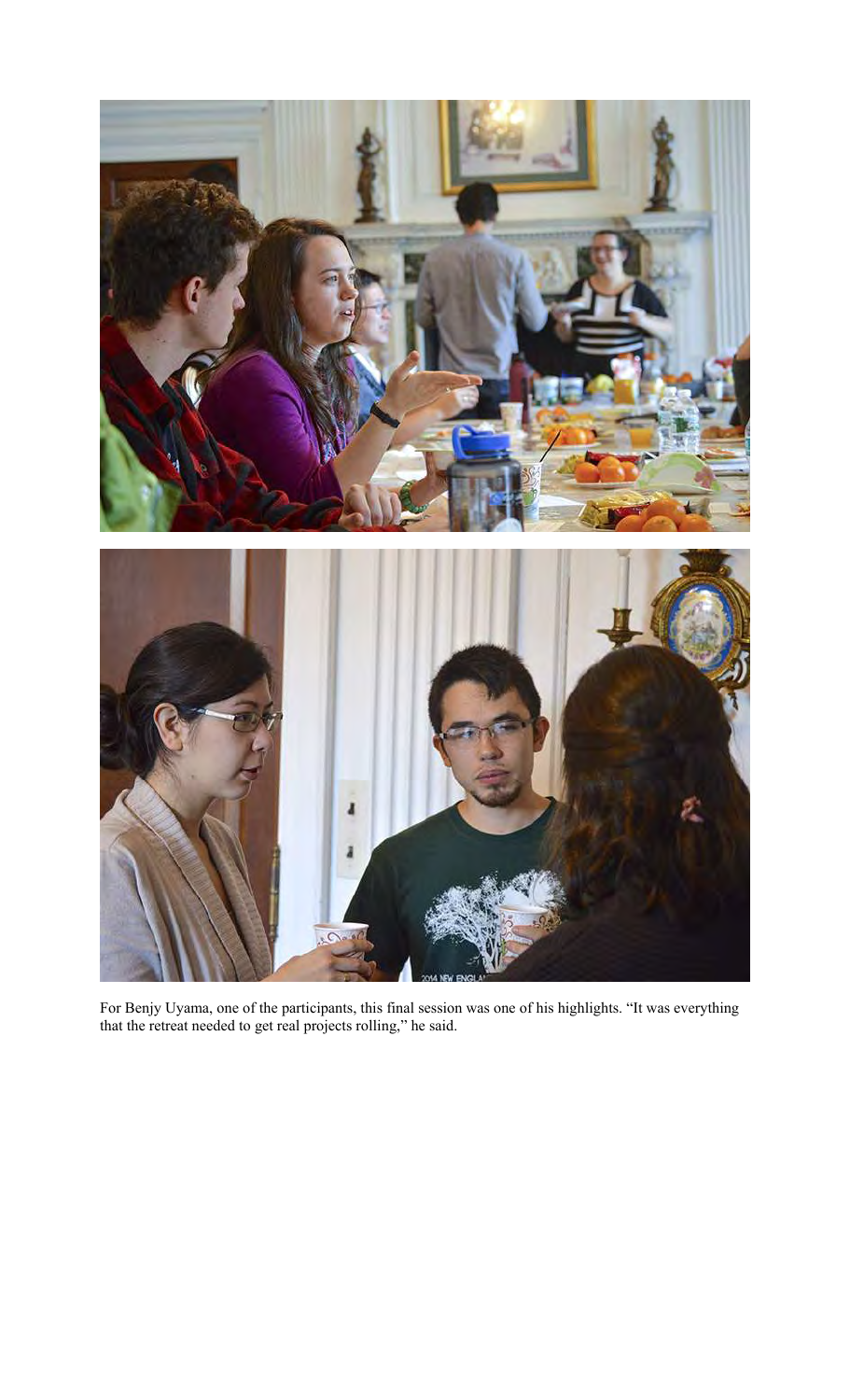

Most meaningful to participant Andrew Love was the chance to "speak freely about beliefs. We were able to constructively talk openly about our faith and how we can apply it, regardless of where we are at."



As described by another participant, the COR retreat served as a "platform for powerful local leadership" and those who came left feeling refreshed, rejuvenated, hopeful and happy. Here's what some other participants had to say: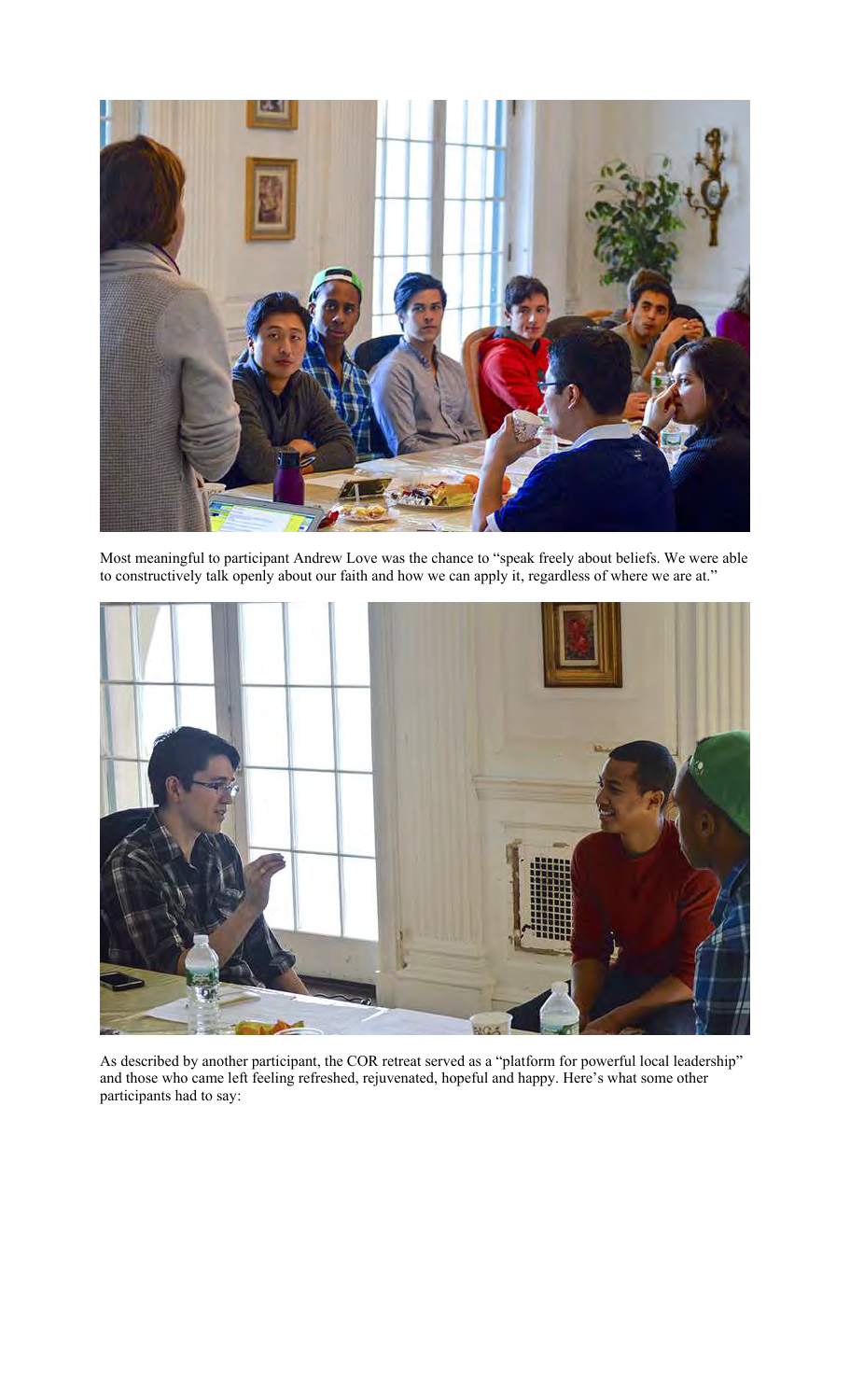

*"The most meaningful time was having the chance to share my story with my peers about my most meaningful experience with True Parents. I don't think I usually get a chance to share that. In terms of impact, just gathering this group together and seeing this many people committed was reassuring and inspiring. These guys are movers and shakers, so even by the end of the meeting we had some next steps and projects which we were inspired to contribute."*

## *-Naokimi Ushiroda*

*"I couldn't have imagined all of the connections and possibilities that were created during the event and how excited I am about the future we're creating. I feel like God is wanting to create something amazing through us and He is accelerating our rate of connection and meeting each other. It's beautiful."*

![](_page_5_Picture_4.jpeg)

## **Save the Date!**

COR's next initiative will be the Spring 2016 COR Retreat, co-directed by Tasnah Moyer and Kester Wilkening, tentatively scheduled for **April 22-24, 2016**.